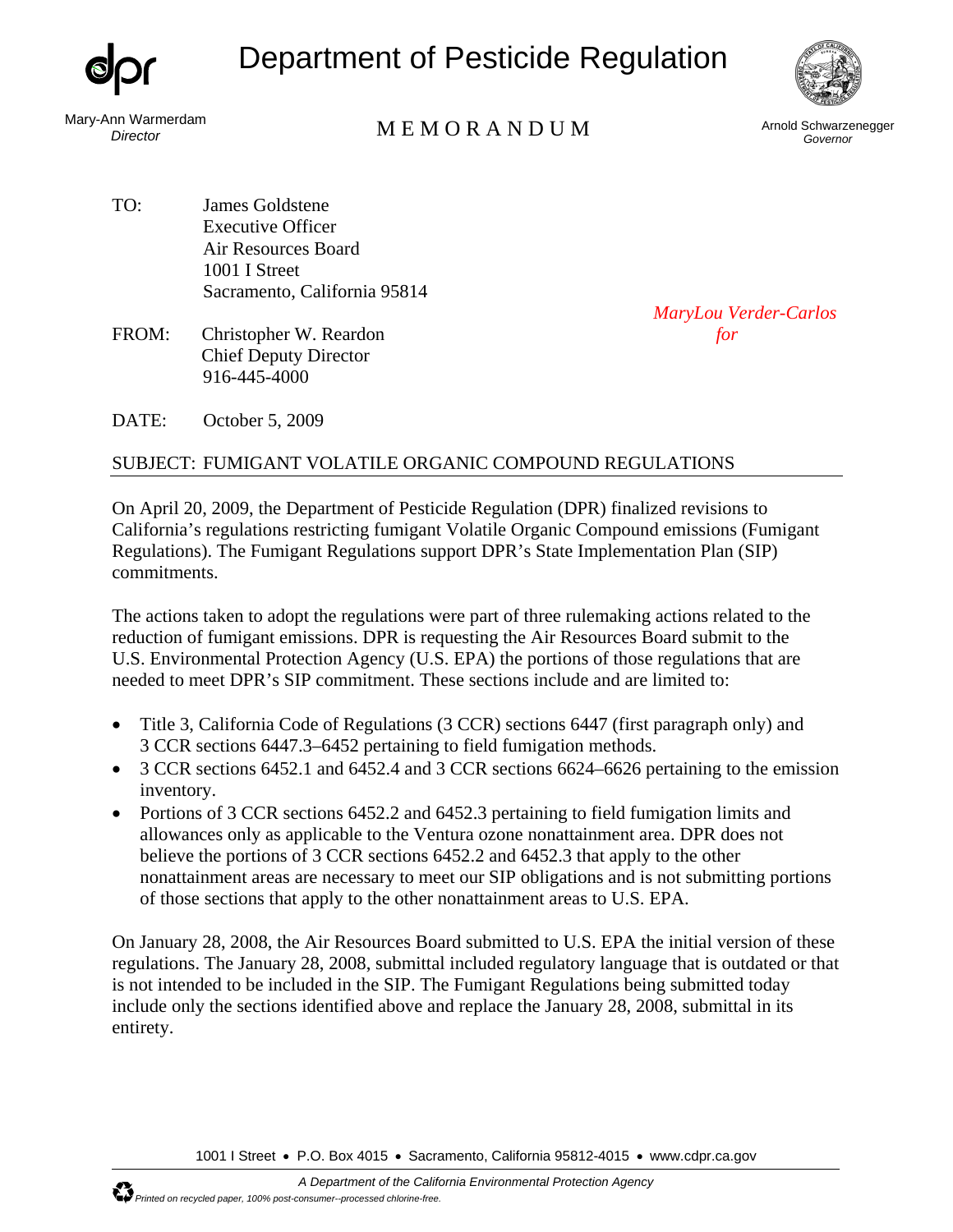James Goldstene October 5, 2009 Page 2

The fumigant regulations and documents required under Title 40, Code of Federal Regulations section 51.102 are enclosed. At your convenience, please submit these documents to U.S. EPA for inclusion into California's SIP for ozone.

For your convenience, this package includes hard copies and electronic copies on CD-ROM of the following for transmittal to U.S. EPA:

Enclosure 1: A copy of regulations from the following sections from 3CCR for inclusion in California's SIP, including and limited to:

- 3 CCR sections 6447 (first paragraph only) and 3 CCR sections 6447.3–6452 pertaining to field fumigation methods.
- 3 CCR sections 6452.1 and 6452.4 and 3 CCR sections 6624–6626 pertaining to the emission inventory.
- Portions of 3 CCR sections 6452.2 and 6452.3 pertaining to field fumigation limits and allowances only as applicable to the Ventura ozone nonattainment area. DPR does not believe the portions of 3 CCR sections 6452.2 and 6452.3 that apply to the other nonattainment areas are necessary to meet our SIP obligations and is not submitting portions of those sections that apply to the other nonattainment areas to U.S. EPA.
- Enclosure 2: Copies of newspaper advertisements in the areas affected showing that the public was given more than 30-day notice of hearings.
- Enclosure 3: Statement of Randy Segawa Regarding Public Notice for the Development of Regulations Relating to the Adoption of California's Fumigation Regulations.
- Enclosure 4: A copy of the rulemaking file for the first set of regulations. The documents listed below are included in the rulemaking file. Documents that are not part of the submittal to U.S. EPA are so noted.
	- Notice of proposed rulemaking.
	- Text of regulations originally noticed to the public.
	- Initial statement of reasons.
	- Economic and fiscal impact statement–not part of the submittal.
	- Correspondence with the Department of Finance regarding proposed regulations–not part of the submittal.
	- Correspondence with the Office of Environmental Health Hazard Assessment.
	- Correspondence with the Department of Industrial Relations.
	- Correspondence with the University of California.
	- Correspondence with the California Department of Food and Agriculture.
	- Statement of mailing notice.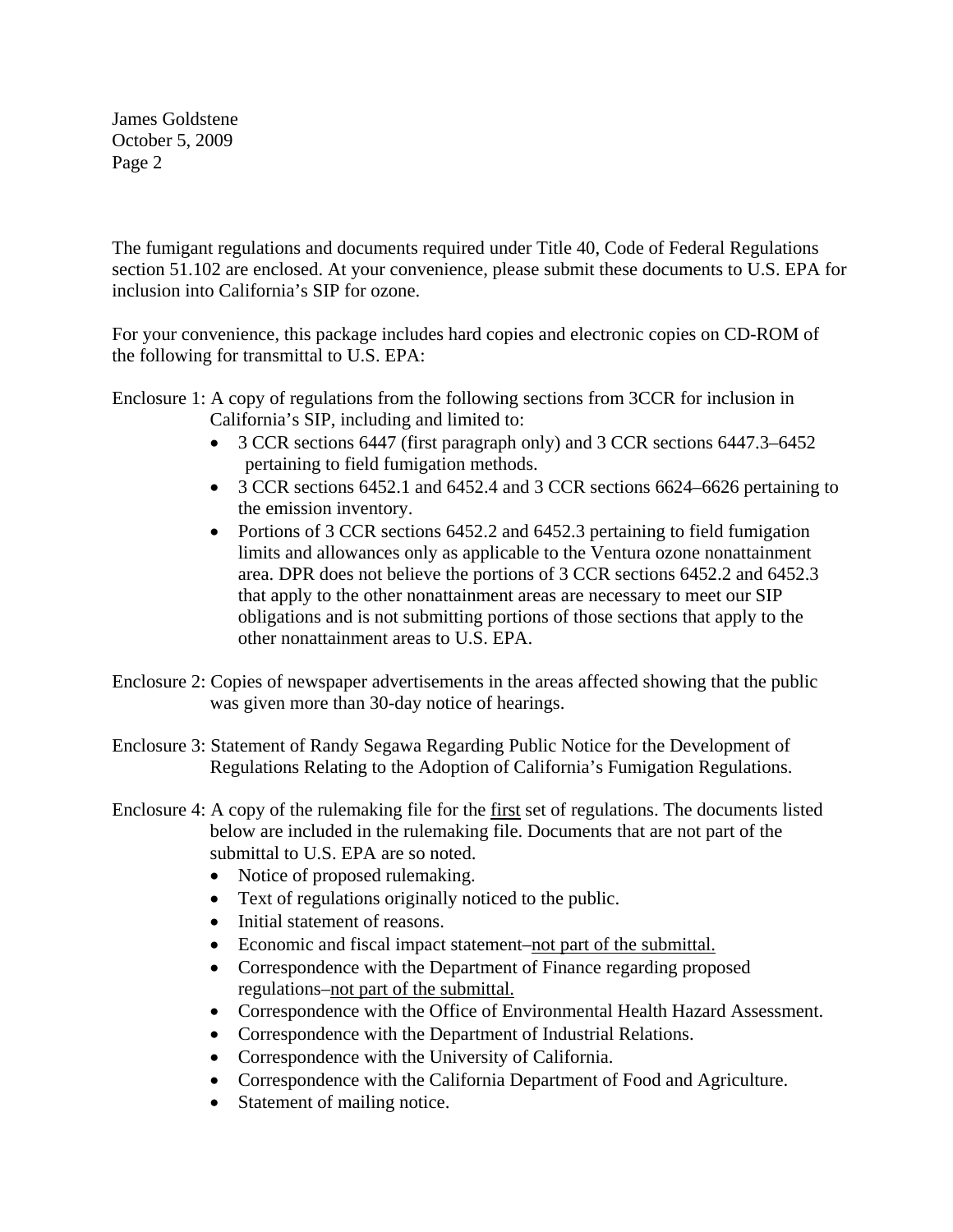James Goldstene October 5, 2009 Page 3

- Notice of modifications to the text of proposed changes in the regulations pertaining to field fumigant emission reduction; and modified text of proposed regulations.
- Notice of addition of documents to the rulemaking file.
- Statement of mailing of 15-day notice.
- Letters of request for public hearing or extension of 15-day comment period.
- Updated informative digest.
- Text of final regulations–only the portions included in Enclosure 1 are for U.S. EPA approval.
- Final statement of reasons.
- Comments received during the 45-day public comment period.
- Public hearing transcripts.
- Comments received during the 15-day comment period.
- Documents relied upon–not part of the submittal.
- Enclosure 5: A copy of the rulemaking file for the second set of regulations. The documents listed below are included in the rulemaking file. Documents that are not part of the submittal to U.S. EPA are so noted.
	- Notice of proposed rulemaking.
	- Text of regulations originally noticed to the public.
	- Initial statement of reasons.
	- Economic and fiscal impact statement not part of the submittal.
	- Correspondence with the Department of Finance regarding proposed regulations–not part of the submittal.
	- Correspondence with the California Department of Food and Agriculture
	- Statement of mailing notice.
	- Letters of request for public hearing or extension of 45-day comment period and response.
	- Written comments received during the 45-day public comment period.
	- Public hearing transcripts.
	- Notice of modifications to the text of proposed changes in the regulations pertaining to field fumigant emission limits; and modified text of proposed regulations.
	- Statement of mailing 15-day notice.
	- Written comments received during the 15-day comment period.
	- Notice of addition of documents to rulemaking file.
	- Statement of mailing second 15-day notice.
	- Written comments received during the second 15-day comment period.
	- Updated informative digest.